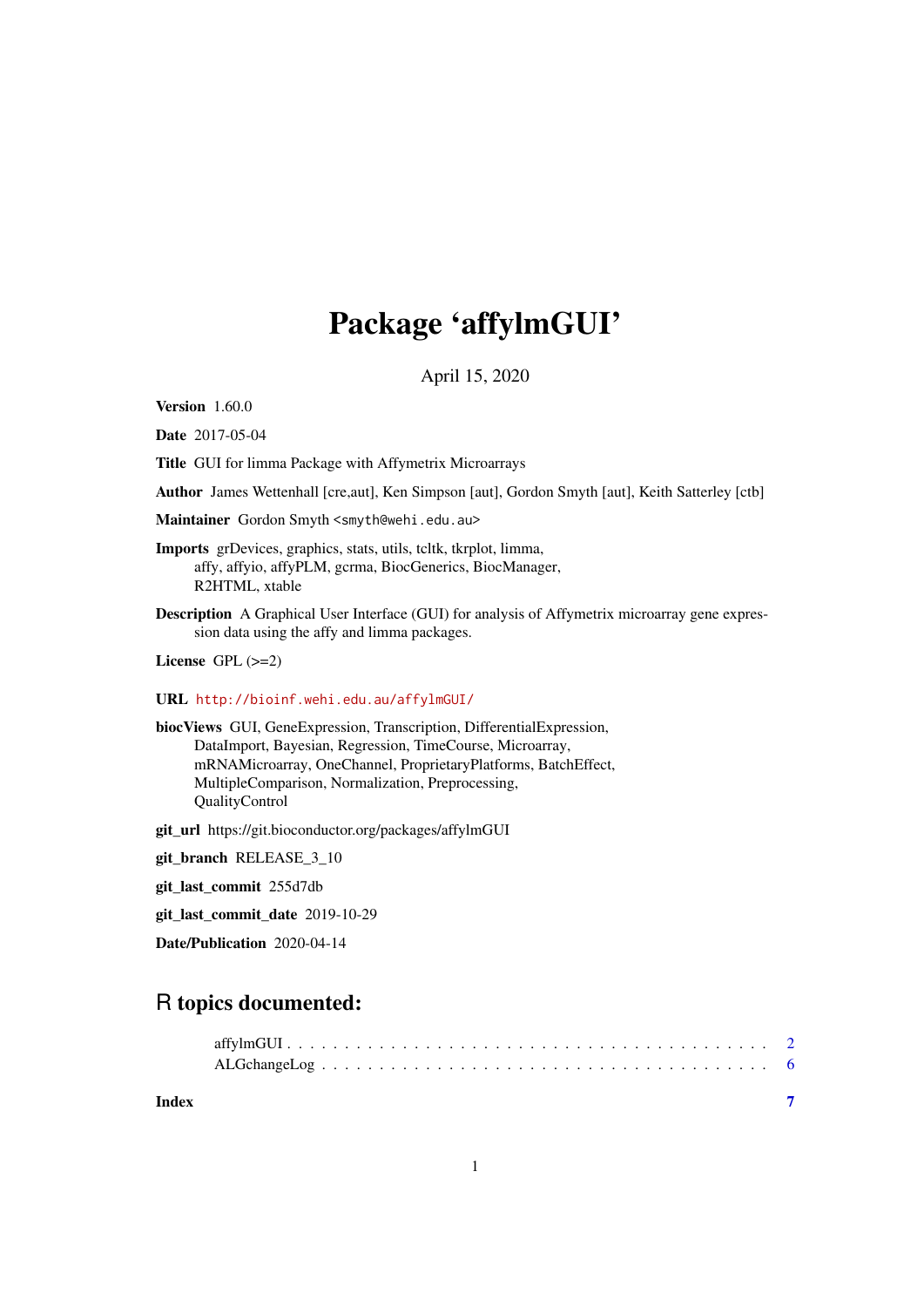<span id="page-1-0"></span>

#### Description

Graphical User Interface for Affy analysis using the limma microarray package

#### Usage

```
AboutaffylmGUI()
affyHelp()
affylmGUI(BigfontsForaffylmGUIpresentation=FALSE)
affylmGUIhelp()
affyPlotMA()
affyPlotMAcontrast()
ALGlimmaUsersGuide(view=TRUE)
ChooseCDF()
ChooseContrastParameterization()
chooseDir()
ChooseEbayesStatistic()
ComputeContrasts()
ComputeLinearModelFit()
CopyGraph(img)
DeleteContrastParameterization()
deleteItemFromList(list1,itemName=NULL,index=NULL)
DensityPlot()
DensityPlotAll()
evalRcode()
ExportHTMLreport()
ExportNormalizedExpressionValues()
ExportTopTable()
fixSeps(string)
generalPlotFunction(code="",WindowTitle="")
GetComponentsToExportInHTMLreport(contrastParameterizationIndex=NULL)
GetContrast(contrastParameterizationIndex)
GetContrastNamesForHeatDiagram(numContrasts=2,ContrastNames=c("Contrast 1","Contrast 2"))
GetContrastParameterizationName()
GetContrasts(NumContrasts=0)
GetDEcutoff()
GetGeneLabelsOptions()
GetJpegOrPngParams(graphFileType)
GetJpegOrPngX11Params(graphFileType)
GetlimmaDataSetName()
GetLogPLMDataChoice()
GetMultipleContrasts(contrastParameterizationIndex)
GetNormalizationMethod()
getPackageVersion(pkgName)
GetParameterizationName()
GetPlotLabels(plottitle="",xlabel="",ylabel="")
GetPlotSize()
GetPlotTitle(plottitle="")
```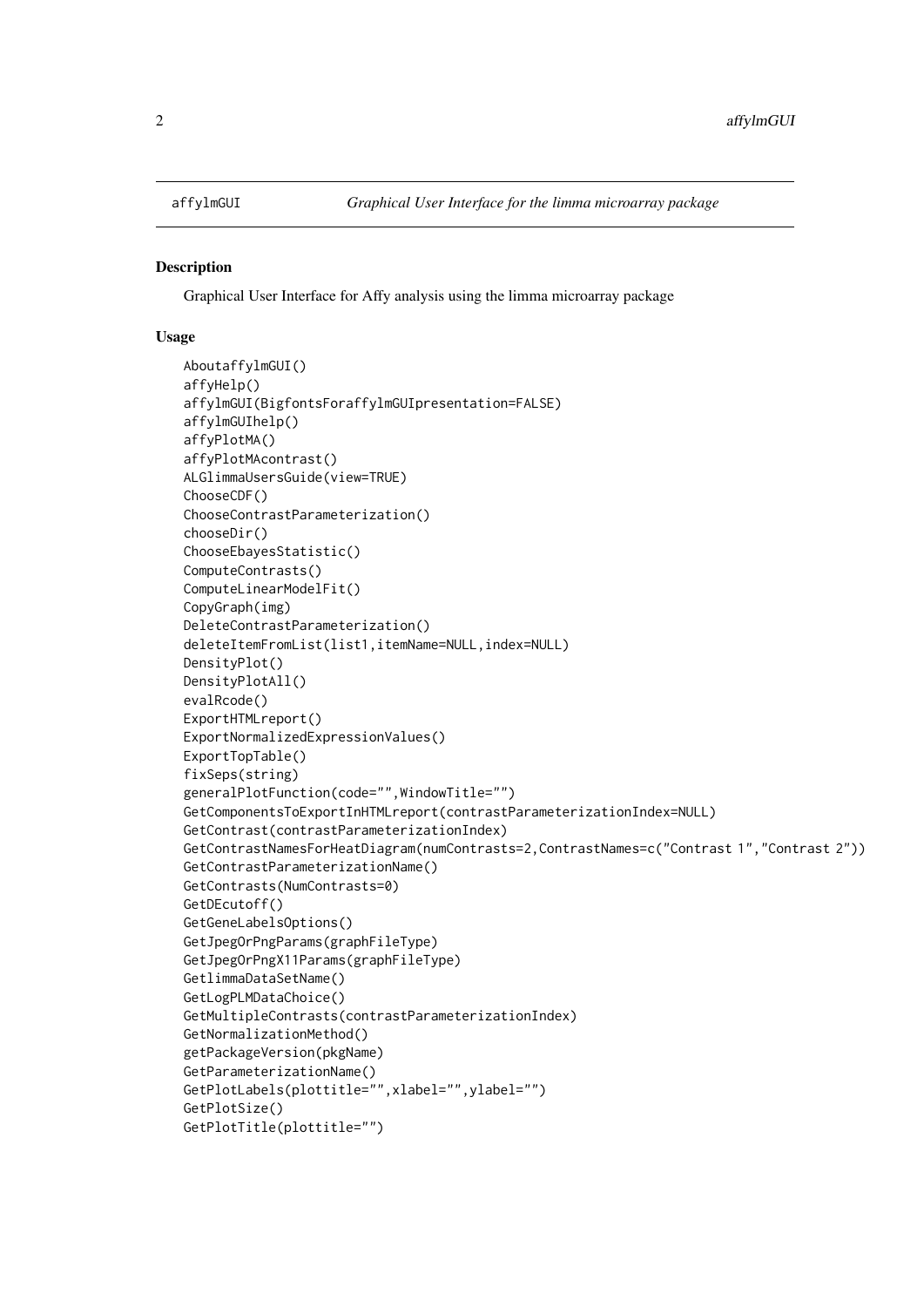```
GetPValueCutoff(p.value=0.01)
GetResidualTypeChoice()
GetRNATypesFrom.ContrastsFromDropDowns.String(string)
GetSetNames(numSets=2,set1="",set2="",set3="")
GetSlideNum(all=FALSE)
GetSlideNums()
GetWhichProbes(includeBoth=FALSE)
GetWtAreaParams()
GetWtFlagParams()
HeatDiagramDialog(parameterName)
HeatDiagramPlot()
HTMLplotUsingFunction(Caption = "", File = .HTML.file, GraphRelativeDirectory = ".", GraphAbsoluteD
ImageArrayPlot()
ImageQualityResidualPlot()
ImageQualityWeightPlot()
initGlobals()
IntensityHistogram()
IntensityHistogramAll()
limmaHelp()
LogOddsPlot()
NewLimmaFile()
NormalizedIntensityBoxPlot()
NormalizeNow()
nstrstr(haystack,needle)
NUSEPlotAll()
onDestroy()
onExit()
OpenALimmaFile(FileName)
OpenCDFandTargetsfiles()
OpenCDFFile()
OpenLimmaFile()
OpenTargetsFile()
PlotOptions()
QQTplot()
RawIntensityBoxPlot()
Require(pkg)
Resize(img,plotFunction)
RLEPlotAll()
RNADegradationPlotAll()
SaveAsLimmaFile()
SaveGraphAsJpeg(initialfile, plotFunction)
SaveGraphAsPDF(initialfile, plotFunction)
SaveGraphAsPNG(initialfile, plotFunction)
SaveGraphAsPostscript(initialfile, plotFunction)
SaveLimmaFile()
SetupPlotKeyBindings(tt,img)
SetupPlotMenus(tt,initialfile,plotFunction,img)
SetWD()
showChangeLog(n = 20)
showCitations()
showTopTable(...,export=FALSE)
SimplifyContrastsExpression(string)
```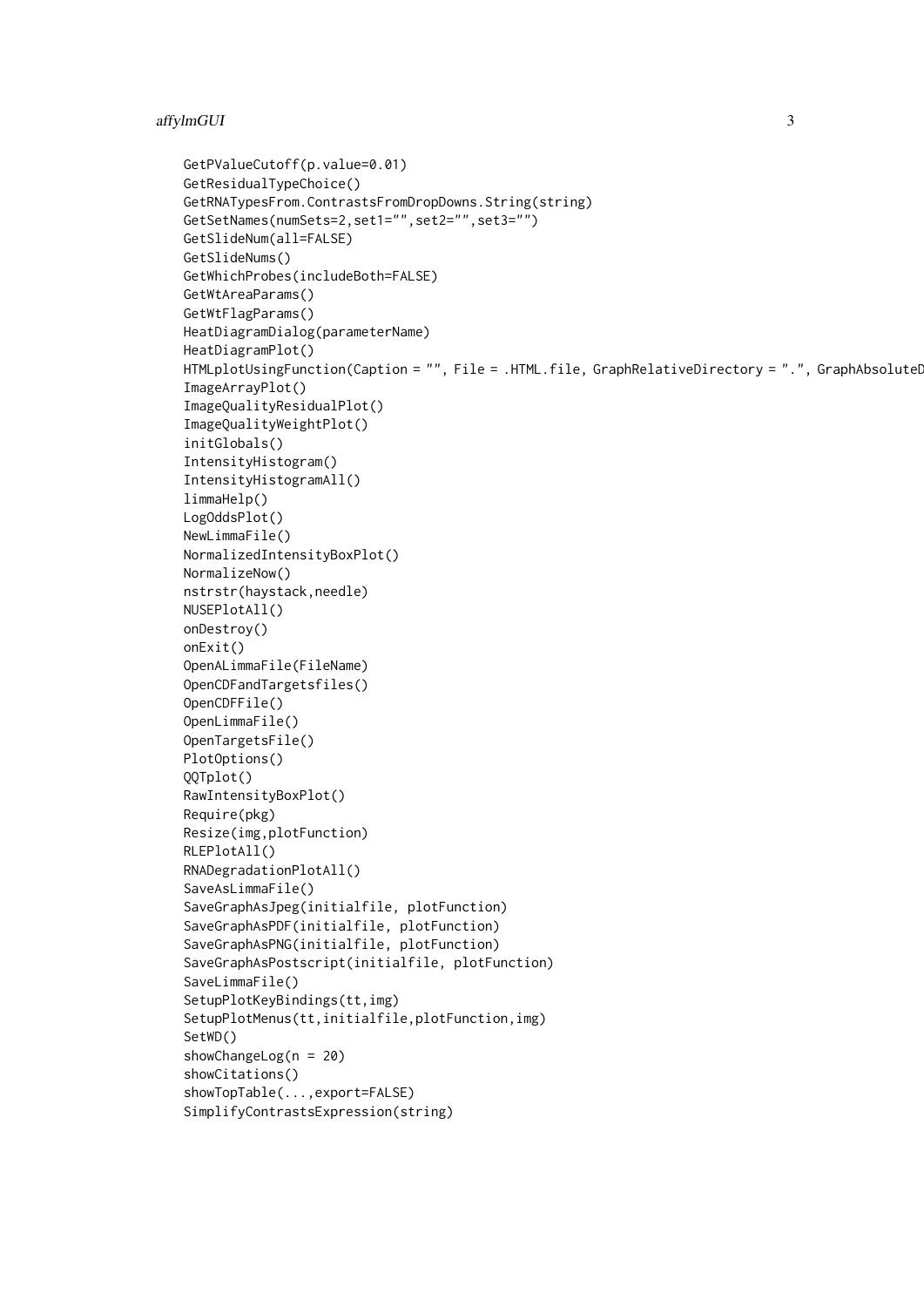```
strstr(haystack, needle)
tclArrayVar()
TclRequire(tclPkg)
topTable2(fit, coef = 1, number = 10, genelist = NULL,adjust.method = "holm", sort.by = "B")
toptable2(fit, coef = 1, number = 10, genelist = NULL, A = NULL, eb = NULL, adjust.method = "holm", sor
Try(expr)
TryReadImgProcFile(expr)
UpDownOrBoth()
vennDiagramaffylmGUI(object, include = "both", names, cex = 1.5, mar = rep(1, 4), ...)
VennDiagramPlot()
ViewContrastsMatrixAsPairs(contrastsMatrix, contrastsMatrixList,contrastParameterizationIndex = N
ViewContrastsMatrixInTable(contrastsMatrixList, contrastParameterizationIndex = NULL)
ViewExistingContrastParameterization()
ViewRNATargets()
```
#### Arguments

|                                   | BigfontsForaffylmGUIpresentation<br>affylmGUI:arg1:If set to TRUE, larger fonts are used. However, some font sizes                                    |
|-----------------------------------|-------------------------------------------------------------------------------------------------------------------------------------------------------|
|                                   | are not controlled by affylmGUI and so must be adjusted in the operating sys-<br>tem, e.g. in the Control Panel in Windows under Display, Appearance. |
| $\bullet$ . $\bullet$ . $\bullet$ | HTMLplotUsingFunction:arg14:and:showTopTable:arg1:and:toptable2:arg9:and:vennDiagramaffyln                                                            |
| Align                             | HTMLplotUsingFunction:arg8                                                                                                                            |
| all                               | GetSlideNum:arg1                                                                                                                                      |
| <b>BG</b>                         | HTMLplotUsingFunction:arg12                                                                                                                           |
| Caption                           | HTMLplotUsingFunction:arg1                                                                                                                            |
| code                              | generalPlotFunction: arg1: a code                                                                                                                     |
| ContrastNames                     | GetContrastNamesForHeatDiagram:arg2                                                                                                                   |
|                                   | contrastParameterizationIndex                                                                                                                         |
|                                   | GetComponentsToExportInHTMLreport:arg1:and:contrastParameterizationIndex:arg1:and:GetContr                                                            |
| export                            | showTopTable:arg2                                                                                                                                     |
| expr                              | Try:arg1:and:TryReadImgProcFile:arg1                                                                                                                  |
| File                              | HTMLplotUsingFunction:arg2                                                                                                                            |
| FileName                          | OpenALimmaFile:arg1                                                                                                                                   |
| GraphAbsoluteDirectory            |                                                                                                                                                       |
|                                   | HTMLplotUsingFunction:arg4                                                                                                                            |
| GraphBorder                       | HTMLplotUsingFunction:arg7                                                                                                                            |
| GraphFileName                     | HTMLplotUsingFunction:arg5                                                                                                                            |
| graphFileType                     | GetJpegOrPngParams:arg1:and:GetJpegOrPngX11Params:arg1                                                                                                |
| GraphRelativeDirectory            |                                                                                                                                                       |
|                                   | HTMLplotUsingFunction:arg3                                                                                                                            |
| GraphSaveAs                       | HTMLplotUsingFunction:arg6                                                                                                                            |
| haystack                          | nstrstr:arg1:and:strstr:arg1                                                                                                                          |
| Height                            | HTMLplotUsingFunction:arg11                                                                                                                           |
| img                               | Resize:arg1:and:SetupPlotMenus:arg4:and:CopyGraph:arg1:and:SetupPlotKeyBindings:arg2                                                                  |
| includeBoth                       | GetWhichProbes:arg1                                                                                                                                   |
|                                   |                                                                                                                                                       |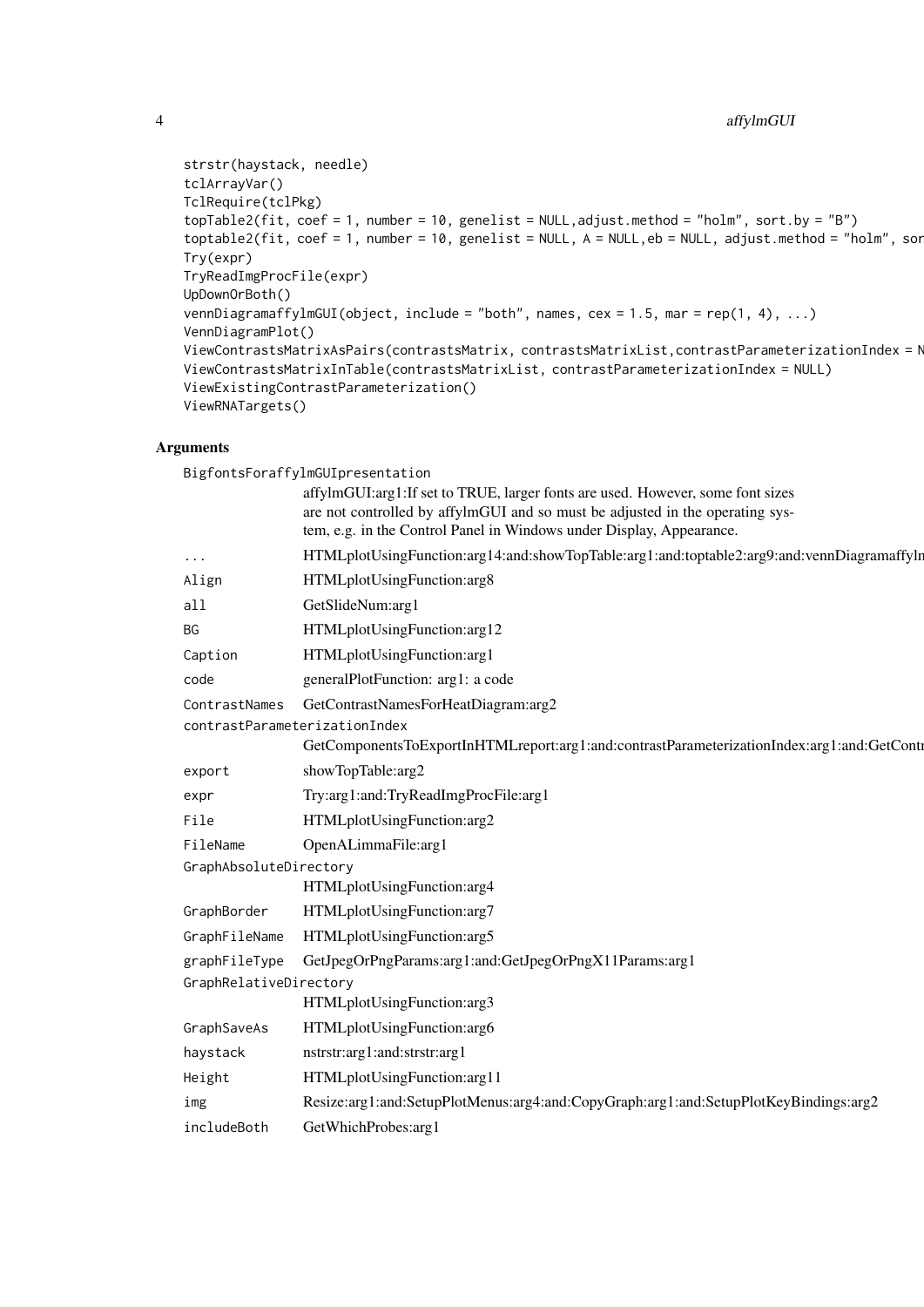## affylmGUI 5

| index                  | deleteItemFromList:arg3:an index                                                            |
|------------------------|---------------------------------------------------------------------------------------------|
| initialfile            | SetupPlotMenus:arg2:and:SaveGraphAsJpeg:arg1:and:SaveGraphAsPDF:arg1:and:SaveGraphAsPN      |
| itemName               | deleteItemFromList:arg2:an item name                                                        |
| list1                  | deleteItemFromList:arg1:a list                                                              |
| needle                 | nstrstr:arg2:and:strstr:arg2                                                                |
| NumContrasts           | GetContrasts:arg1                                                                           |
| numContrasts           | GetContrastNamesForHeatDiagram:arg1                                                         |
| numSets                | GetSetNames:arg1                                                                            |
| p.value                | GetPValueCutoff:arg1:A p-value cutoff.                                                      |
| parameterName          | HeatDiagramDialog:arg1                                                                      |
| pkgName                | getPackageVersion:arg1                                                                      |
| pkg                    | Require:arg1                                                                                |
| plotFunction           | Resize:arg2:and:HTMLplotUsingFunction:arg9:and:SetupPlotMenus:arg3:and:SaveGraphAsJpeg:ar   |
| plottitle              | GetPlotLabels:arg1:and:GetPlotTitle:arg1                                                    |
| res                    | HTMLplotUsingFunction:arg13                                                                 |
| set1                   | GetSetNames:arg2                                                                            |
| set2                   | GetSetNames:arg3                                                                            |
| set3                   | GetSetNames:arg4                                                                            |
| string                 | fixSeps:arg1:A character string:and:GetRNATypesFrom.ContrastsFromDropDowns.String:arg1:and: |
| tclPkg                 | TclRequire:arg1                                                                             |
| tt                     | SetupPlotMenus:arg1:and:SetupPlotKeyBindings:arg1                                           |
| view                   | ALGlimmaUsersGuide:arg1:A boolean determinig if the users'd guide will be                   |
|                        | viewed                                                                                      |
| Width                  | HTMLplotUsingFunction:arg10                                                                 |
| WindowTitle            | generalPlotFunction: arg2: a title                                                          |
| xlabel                 | GetPlotLabels:arg2                                                                          |
| ylabel                 | GetPlotLabels:arg3                                                                          |
| fit                    | topTable2:arg1:and:toptable2:arg1                                                           |
| coef                   | topTable2:arg2:and:toptable2:arg2                                                           |
| number                 | topTable2:arg3:and:toptable2:arg3                                                           |
| genelist               | topTable2:arg4:and:toptable2:arg4                                                           |
| Α                      | toptable2:arg5                                                                              |
| eb                     | toptable2:arg6                                                                              |
| adjust.method          | topTable2:arg5:and:toptable2:arg7                                                           |
| sort.by                | topTable2:arg6:and:toptable2:arg8                                                           |
| object                 | vennDiagramaffylmGUI:arg1                                                                   |
| include                | vennDiagramaffylmGUI:arg2                                                                   |
|                        | vennDiagramaffylmGUI:arg3                                                                   |
| names                  | vennDiagramaffylmGUI:arg4                                                                   |
| cex                    |                                                                                             |
| mar<br>contrastsMatrix | vennDiagramaffylmGUI:arg5                                                                   |
|                        | ViewContrastsMatrixAsPairs:arg1                                                             |
| contrastsMatrixList    |                                                                                             |
|                        | ViewContrastsMatrixAsPairs:arg2:and:ViewContrastsMatrixInTable:arg1                         |
| n                      | showChangeLog:arg1                                                                          |
| PointSize              | HTMLplotUsingFunction:arg12                                                                 |
|                        |                                                                                             |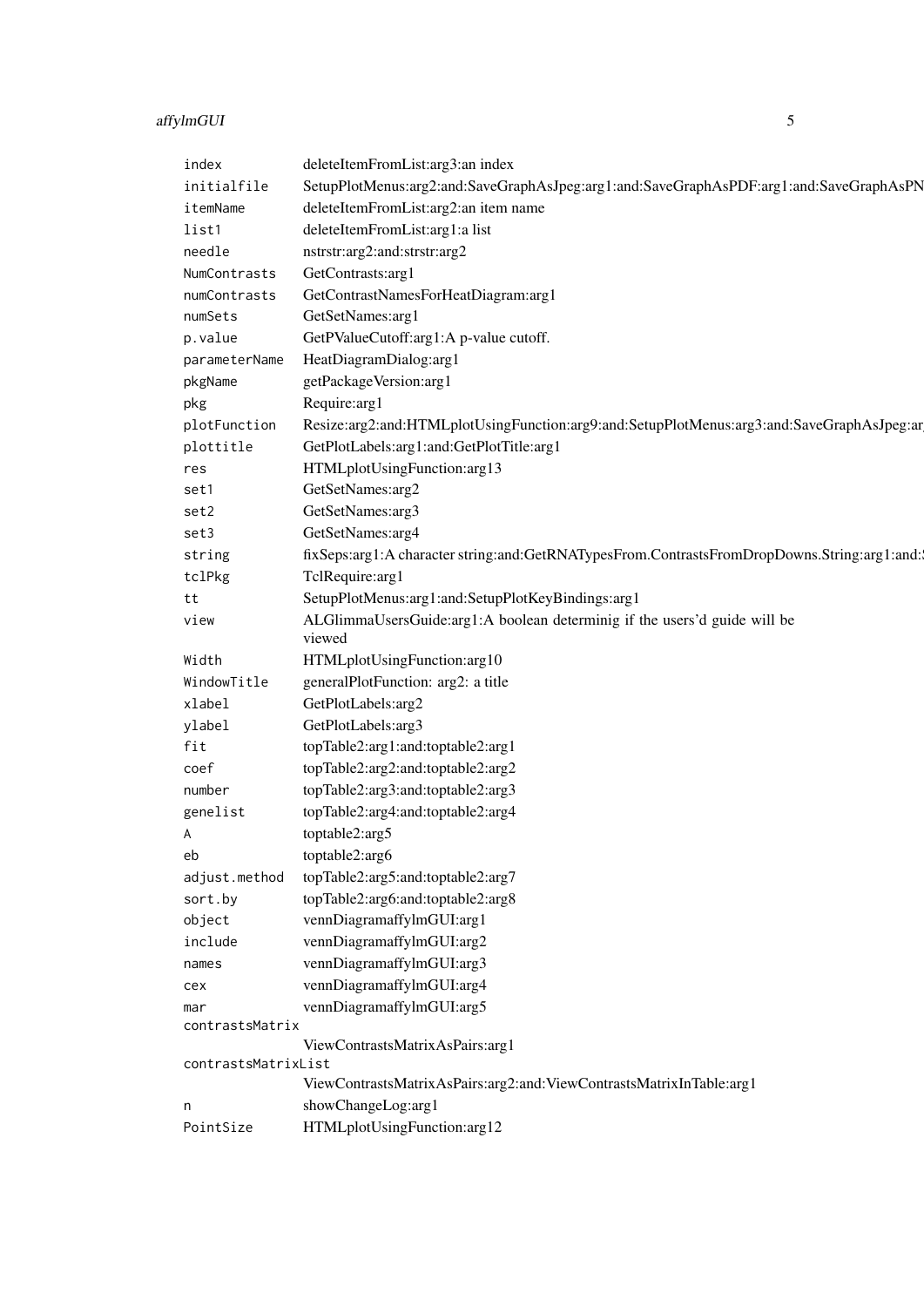#### <span id="page-5-0"></span>Details

This function launches a Graphical User Interface for the limma package by Gordon Smyth. The GUI uses Tk widgets (via the R TclTk interface by Peter Dalgaard) in order to provide a simple interface to the limma functions for linear modelling of microarrays and identification of differentially expressed genes.

#### Author(s)

James Wettenhall

ALGchangeLog *affylmGUI Change Log*

#### Description

Write as text the most recent changes from the affylmGUI package changelog.

#### Usage

ALGchangeLog(n=20)

#### Arguments

n integer, number of lines to write of changelog.

#### Value

No value is produced, but a number of lines of text are written to standard output.

#### Author(s)

Gordon Smyth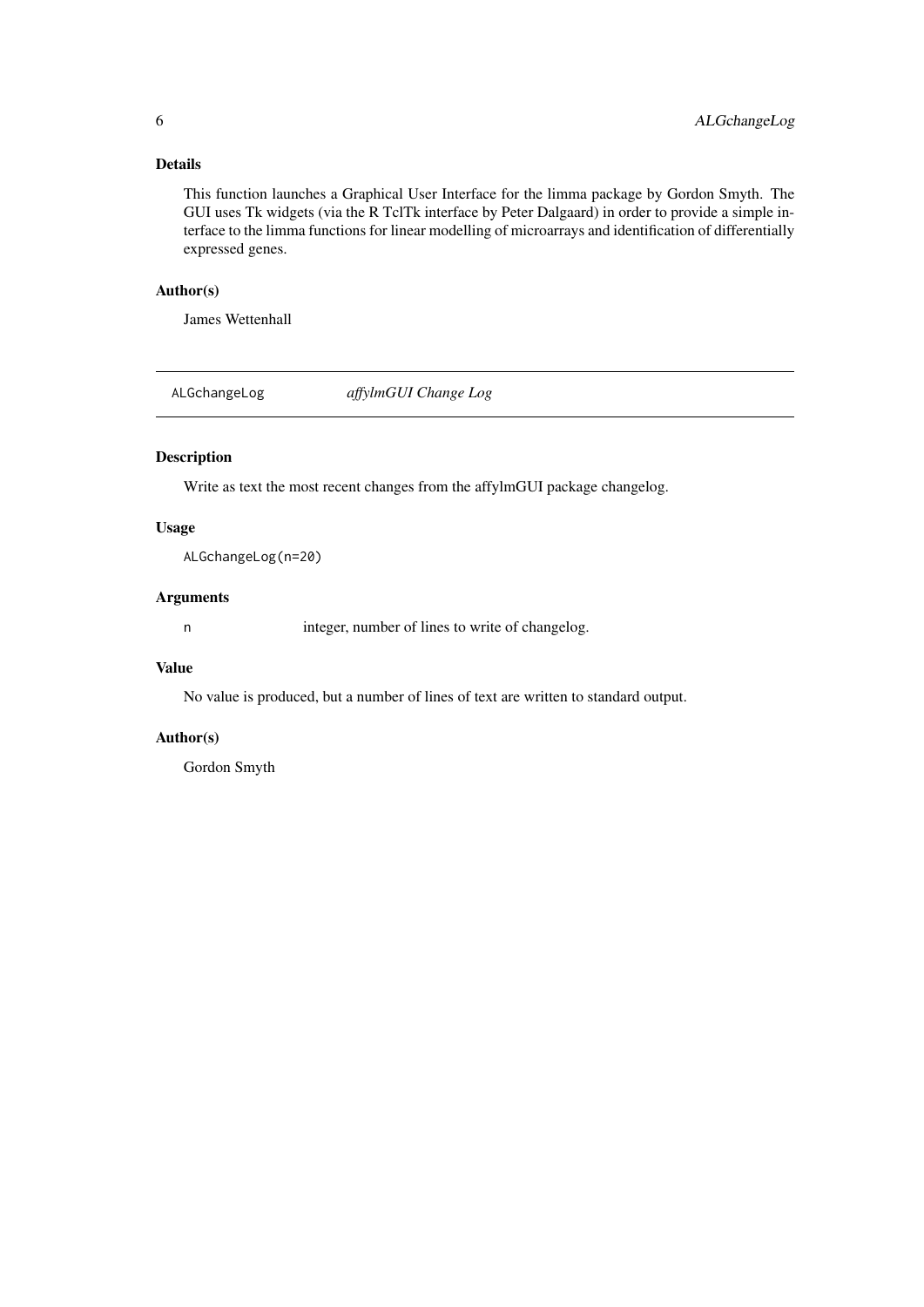# <span id="page-6-0"></span>Index

∗Topic IO affylmGUI, [2](#page-1-0) ∗Topic documentation ALGchangeLog, [6](#page-5-0)

AboutaffylmGUI *(*affylmGUI*)*, [2](#page-1-0) affyHelp *(*affylmGUI*)*, [2](#page-1-0) affylmGUI, [2](#page-1-0) affylmGUIhelp *(*affylmGUI*)*, [2](#page-1-0) affyPlotMA *(*affylmGUI*)*, [2](#page-1-0) affyPlotMAcontrast *(*affylmGUI*)*, [2](#page-1-0) ALGchangeLog, [6](#page-5-0) ALGlimmaUsersGuide *(*affylmGUI*)*, [2](#page-1-0)

ChooseCDF *(*affylmGUI*)*, [2](#page-1-0) ChooseContrastParameterization *(*affylmGUI*)*, [2](#page-1-0) chooseDir *(*affylmGUI*)*, [2](#page-1-0) ChooseEbayesStatistic *(*affylmGUI*)*, [2](#page-1-0) ComputeContrasts *(*affylmGUI*)*, [2](#page-1-0) ComputeLinearModelFit *(*affylmGUI*)*, [2](#page-1-0) CopyGraph *(*affylmGUI*)*, [2](#page-1-0)

DeleteContrastParameterization *(*affylmGUI*)*, [2](#page-1-0) deleteItemFromList *(*affylmGUI*)*, [2](#page-1-0) DensityPlot *(*affylmGUI*)*, [2](#page-1-0) DensityPlotAll *(*affylmGUI*)*, [2](#page-1-0)

evalRcode *(*affylmGUI*)*, [2](#page-1-0) ExportHTMLreport *(*affylmGUI*)*, [2](#page-1-0) ExportNormalizedExpressionValues *(*affylmGUI*)*, [2](#page-1-0) ExportTopTable *(*affylmGUI*)*, [2](#page-1-0)

fixSeps *(*affylmGUI*)*, [2](#page-1-0)

generalPlotFunction *(*affylmGUI*)*, [2](#page-1-0) GetComponentsToExportInHTMLreport *(*affylmGUI*)*, [2](#page-1-0) GetContrast *(*affylmGUI*)*, [2](#page-1-0) GetContrastNamesForHeatDiagram *(*affylmGUI*)*, [2](#page-1-0) GetContrastParameterizationName *(*affylmGUI*)*, [2](#page-1-0)

GetContrasts *(*affylmGUI*)*, [2](#page-1-0) GetDEcutoff *(*affylmGUI*)*, [2](#page-1-0) GetGeneLabelsOptions *(*affylmGUI*)*, [2](#page-1-0) GetJpegOrPngParams *(*affylmGUI*)*, [2](#page-1-0) GetJpegOrPngX11Params *(*affylmGUI*)*, [2](#page-1-0) GetlimmaDataSetName *(*affylmGUI*)*, [2](#page-1-0) GetLogPLMDataChoice *(*affylmGUI*)*, [2](#page-1-0) GetMultipleContrasts *(*affylmGUI*)*, [2](#page-1-0) GetNormalizationMethod *(*affylmGUI*)*, [2](#page-1-0) getPackageVersion *(*affylmGUI*)*, [2](#page-1-0) GetParameterizationName *(*affylmGUI*)*, [2](#page-1-0) GetPlotLabels *(*affylmGUI*)*, [2](#page-1-0) GetPlotSize *(*affylmGUI*)*, [2](#page-1-0) GetPlotTitle *(*affylmGUI*)*, [2](#page-1-0) GetPValueCutoff *(*affylmGUI*)*, [2](#page-1-0) GetResidualTypeChoice *(*affylmGUI*)*, [2](#page-1-0) GetRNATypesFrom.ContrastsFromDropDowns.String *(*affylmGUI*)*, [2](#page-1-0) GetSetNames *(*affylmGUI*)*, [2](#page-1-0) GetSlideNum *(*affylmGUI*)*, [2](#page-1-0) GetSlideNums *(*affylmGUI*)*, [2](#page-1-0) GetWhichProbes *(*affylmGUI*)*, [2](#page-1-0) GetWtAreaParams *(*affylmGUI*)*, [2](#page-1-0) GetWtFlagParams *(*affylmGUI*)*, [2](#page-1-0)

HeatDiagramDialog *(*affylmGUI*)*, [2](#page-1-0) HeatDiagramPlot *(*affylmGUI*)*, [2](#page-1-0) HTMLplotUsingFunction *(*affylmGUI*)*, [2](#page-1-0)

```
ImageArrayPlot (affylmGUI), 2
ImageQualityResidualPlot (affylmGUI), 2
ImageQualityWeightPlot (affylmGUI), 2
initGlobals (affylmGUI), 2
IntensityHistogram (affylmGUI), 2
IntensityHistogramAll (affylmGUI), 2
```
limmaHelp *(*affylmGUI*)*, [2](#page-1-0) LogOddsPlot *(*affylmGUI*)*, [2](#page-1-0)

```
NewLimmaFile (affylmGUI), 2
NormalizedIntensityBoxPlot (affylmGUI),
         \mathcal{D}NormalizeNow (affylmGUI), 2
nstrstr (affylmGUI), 2
```